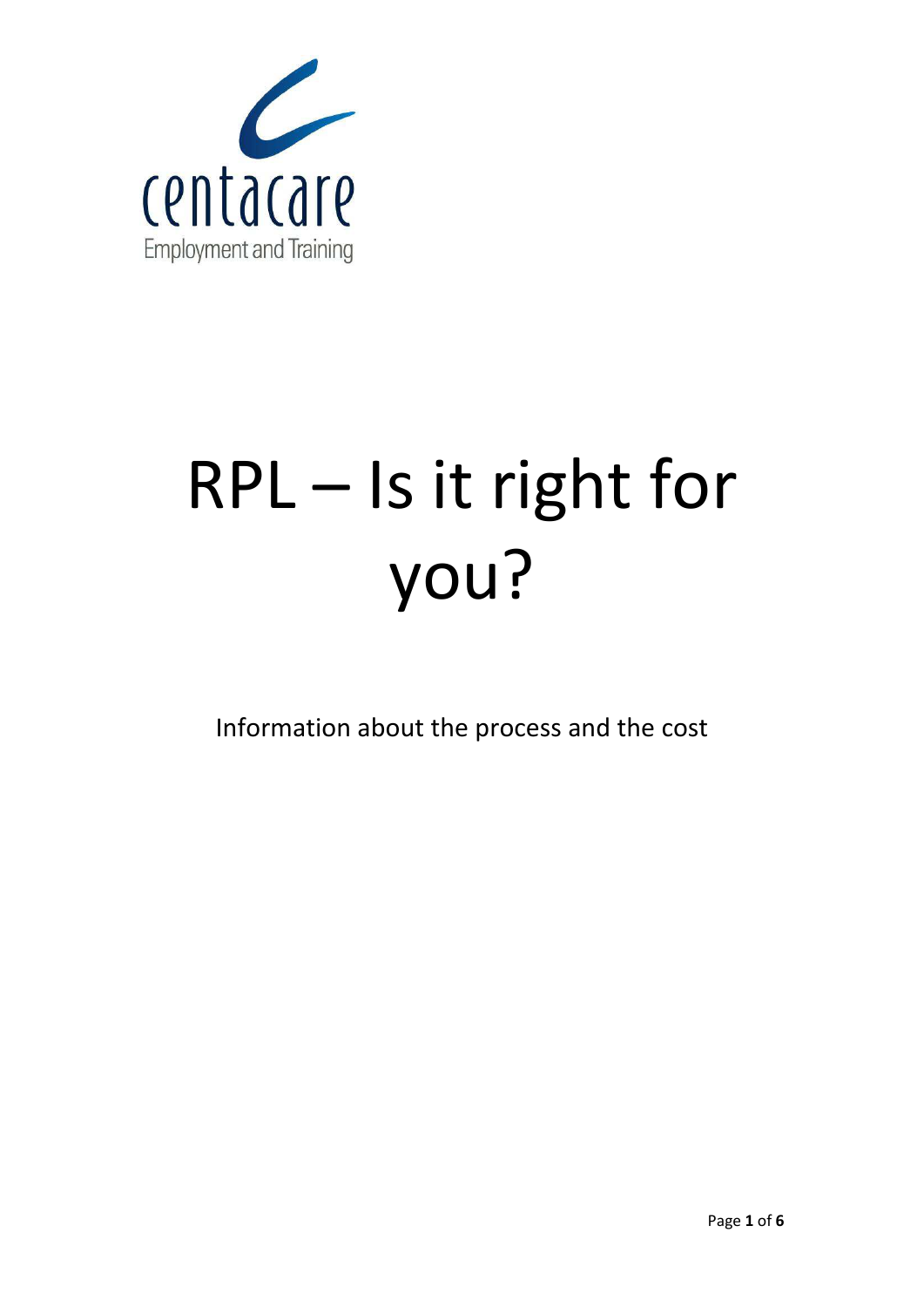# **What is Recognition of Prior Learning (RPL)?**

RPL is the acknowledgment of skills and knowledge obtained through learning achieved outside the formal education and training system. It includes work and life experience, including paid and volunteer work, and skills attained through leisure pursuits.

RPL recognises any prior knowledge and experience and measures it against the qualification in which you are enrolled. You may not need to complete all of a training program if you already possesses some of the competencies taught in the program.

# **Why you may choose to apply for RPL**

If you apply for RPL and your application is successful you could:

- Reduce or eliminate the need for any training in skills and knowledge you already have
- Save time by not needing to attend classes and complete unnecessary work
- Complete your qualification in a shorter time
- Advance to a higher level qualification in a shorter time if desired.

## **Our commitment to you**

As RPL is quite an expensive assessment method our Assessors will have a free initial discussion with you to see if RPL may be a good option for you. You will need to decide whether to enrol for an RPL based assessment. Our Assessors can advise you but they cannot guarantee you will be successful.

#### **Cost of the process**

There is no charge for the initial discussion to decide if RPL may be appropriate for you. If you decide to go ahead with the process you will pay 40% to commence the formal process and the remaining 60% if the assessor believe you have a reasonable chance of completing the process successfully. (See the diagram below for payment points.) All money must be paid before the process commences and is not refundable if the process does not deem you competent.

#### **Cost per unit**

**1-3 units = \$300 per unit 4 – 15 + units = \$180 per unit** 

**If the assessor needs to make a visit to observe you demonstrating the skills required in the unit each visit will cost an additional \$40.** 

#### **Outline of the process**

See the diagram below for an overview of the process and points at which you will be required to pay for the RPL assessment.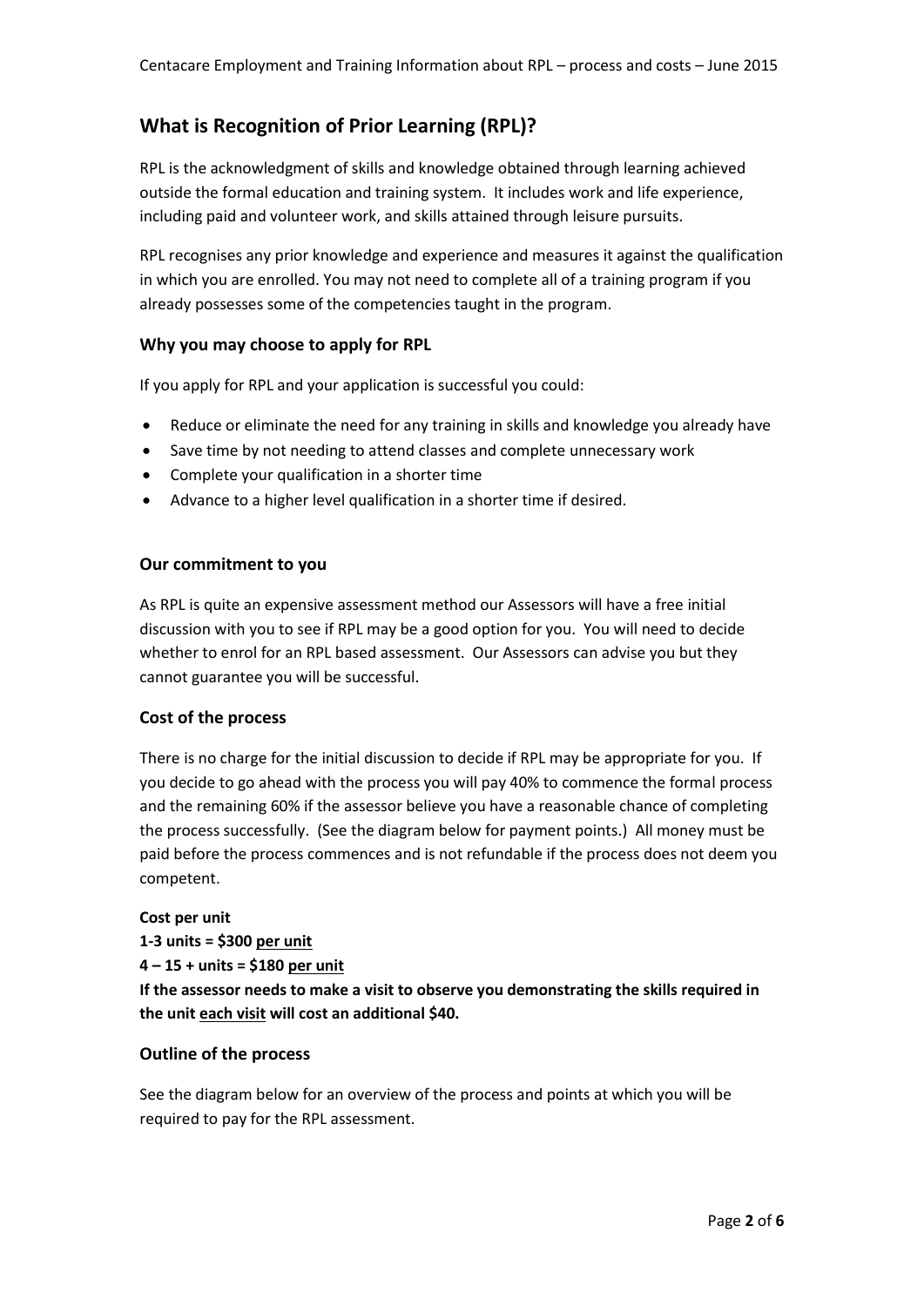

# **Overview of the Recognition Process**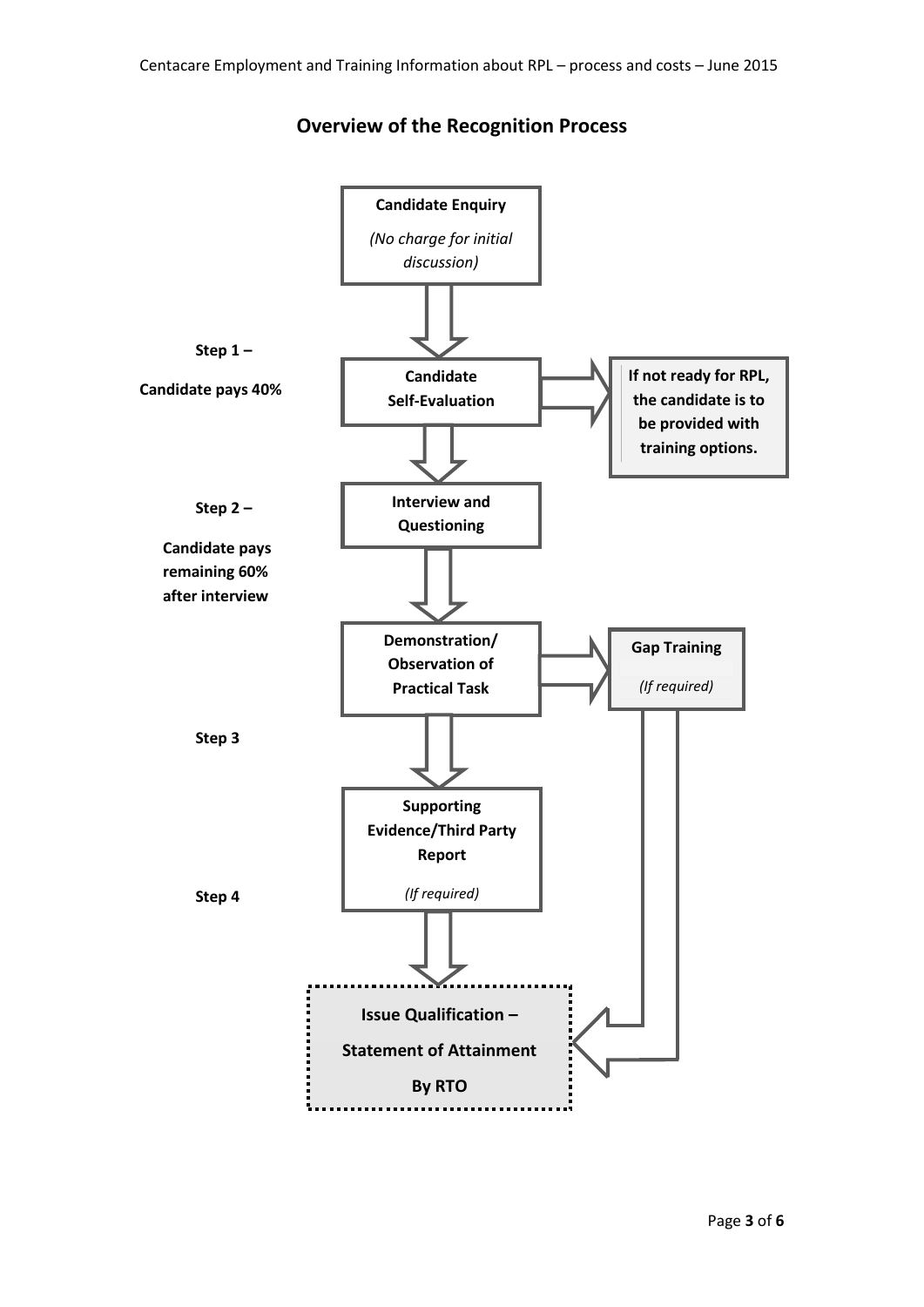# **A task-based model for RPL**

The process for RPL has been developed so that it promotes holistic, task-based assessment, and which focuses on relating assessment activities to actual job tasks. The intention of this model is to streamline and simplify recognition processes for prospective candidates.

## **After the assessment**

After the assessment, your Assessor will advise you of the units of competency you have successfully completed. You will also be advised whether you have gained the full qualification or if gaps have been identified during the recognition process. If you do have skill gaps, these may be addressed through additional training.

## **Some terms you need to understand**

It is important that you understand the following terms to assist you with your RPL application

## **Competence**

Competence is the demonstration of skills and knowledge that you have gained through life and work experiences as well as any training that you have successfully completed that can be matched against a set of industry performance standards referred to as **units of competency**.

Each unit of competency is divided into elements (a set of activities that lead to an overall achievement or demonstration of competence). Each of these elements is further broken down in to a set of performance criteria which give a more detailed description of skills and knowledge you need to be able to demonstrate.

Matching your evidence against each of the elements/performance criteria will help you to reach your qualification more quickly.

# **How to prepare for your RPL assessment**

In order for your skills to be formally recognised as part of a national qualification, Assessors must make sure that you (the candidate) have the required skills and knowledge to meet the industry standard as specified in the relevant training package.

You must be involved in the RPL process so that all the experience, skills and knowledge you have gained over time can be correctly identified and suitably demonstrated. This evidence is gathered and used in recognition of all or some of the units for the qualification you wish to gain.

All assessment requirements will be discussed with you in advance and you will be given the opportunity to ask questions and clarify requirements. Being prepared for the assessment process and knowing what you need to provide can save you valuable time and ensure that RPL assessment is as simple and stress-free as possible.

Here are some tips to make the application process and interview easier for you.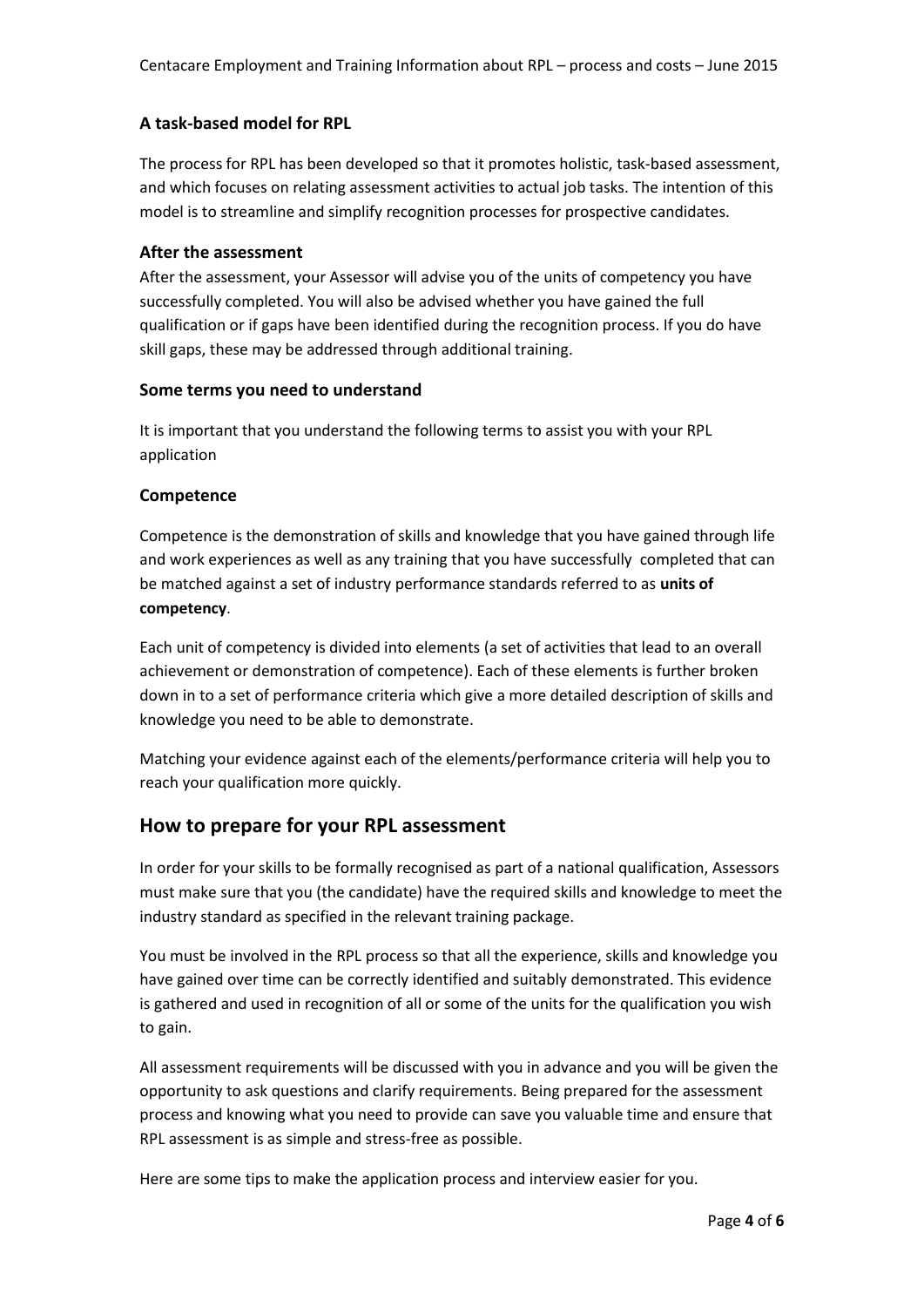1. Your Assessor will ask you to talk about your work roles and your employment history.

Bring a copy of your resume. You might like to write down any work you have done in the past (paid or unpaid) and where this took place.

- 2. If you have certificates from any training courses you have completed, bring along either certified copies or the originals to the interview with the Assessor and they can make a copy of them
- 3. Bring along any other documentation that you think would support your claim that you have done this work over time.

The following is a list of some of the documents you can provide as examples of your work history:

- Brief CV
- Certificates/results of assessment
- Any licences
- Tickets held, e.g. forklift, crane
- Photographs of work undertaken
- Diaries/task sheets/job sheets/logbooks
- Site training records
- Site competencies held record
- Membership of relevant professional associations
- Hobbies/interests/special skills outside work
- References/letters from previous employers/supervisors
- Industry awards
- Any other documentation that may demonstrate your trade of industry experience or support your claim.

Depending on where you have worked and what that work may have included, you may or may not have documentary evidence. Do not be put off if you do not have documentary evidence, as the Assessor will work with you during the assessment process.

4. Think about who you would consider to be your workplace contact or referee.

Is your employer happy to support your aim to become qualified?

Would you feel comfortable if the assessor contacted your current workplace or previous workplace/s to validate your skills and spoke to your supervisor/s or employer/s?

5. You will need to supply the contact details of work referees who can confirm your skills in the industry.

Think about who the best person to confirm your skill level would be.